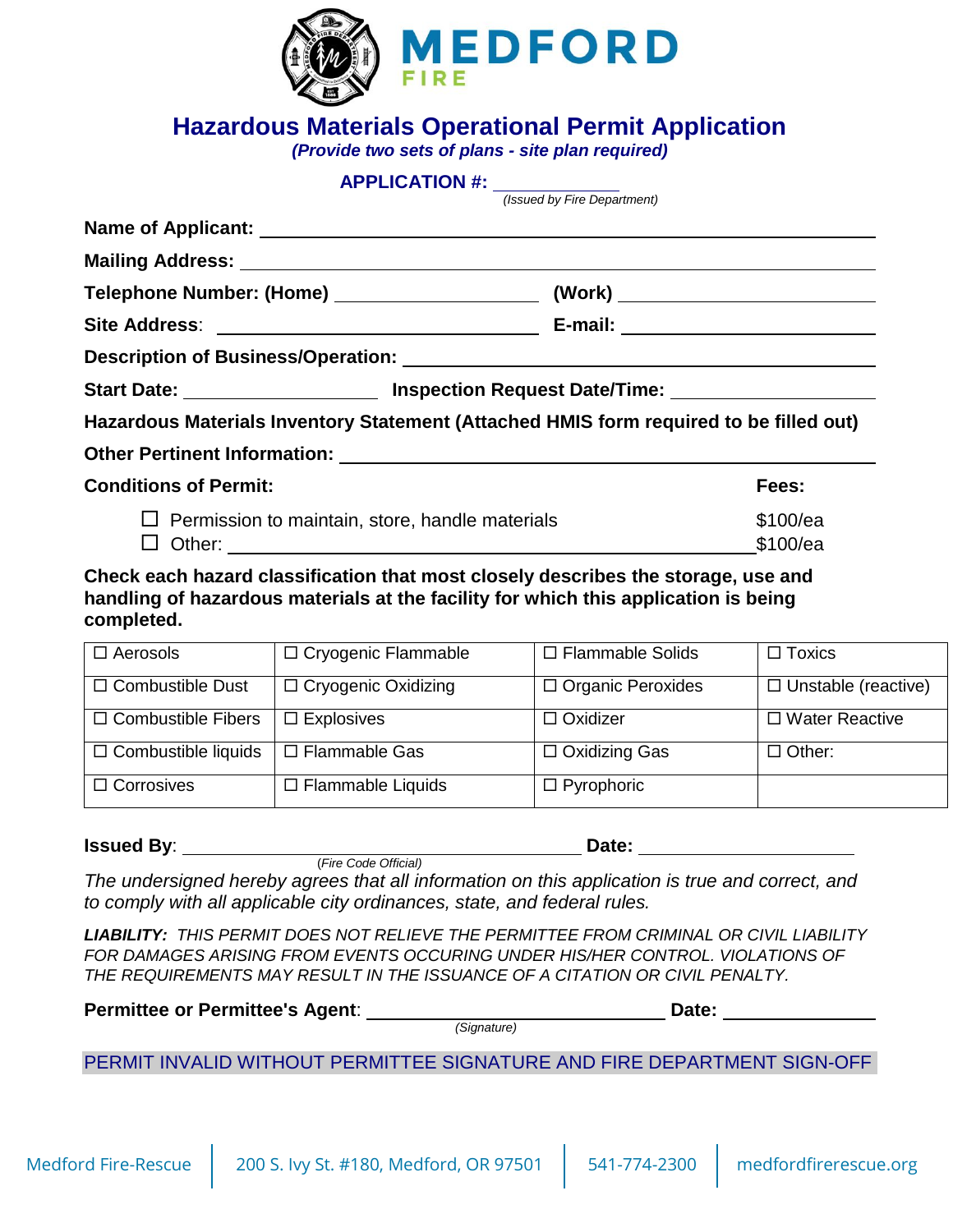## **Hazardous Material Inventory Statement (HMIS)**

**Business Name: Building ID:**

**Business Address:**

| # | <b>Chemical Name &amp; Concentration</b> | <b>Physical</b>                                                          | <b>MSDS</b> | <b>CAS</b> | Location | <b>Container</b> | <b>Storage</b> | <b>Units of</b>                                                                          |             | <b>Use Amount</b> |                         |                                            | <b>NFPA 704</b>        |                                                                                                  |
|---|------------------------------------------|--------------------------------------------------------------------------|-------------|------------|----------|------------------|----------------|------------------------------------------------------------------------------------------|-------------|-------------------|-------------------------|--------------------------------------------|------------------------|--------------------------------------------------------------------------------------------------|
|   |                                          | <b>State</b><br>L=liquid<br>S=solid<br>$G = gas$<br>ND=not<br>determined | ID          | $\#$       |          | Size(s)          | <b>Amount</b>  | <b>Measurement</b><br>lbs=pounds<br>gal=gallons<br>cf=cubic feet<br>ND=not<br>determined | Open/Closed |                   | н<br>E.<br>A<br>T<br>H. | F.<br>L<br>A<br>M<br>M<br>A<br>в<br>т<br>Y | N<br>s<br>$\mathbf{A}$ | s<br>$\mathsf P$<br>$\frac{E}{C}$<br>$\blacksquare$<br>$\boldsymbol{\mathsf{A}}$<br>$\mathsf{L}$ |
|   |                                          |                                                                          |             |            |          |                  |                |                                                                                          |             |                   |                         |                                            |                        |                                                                                                  |
|   |                                          |                                                                          |             |            |          |                  |                |                                                                                          |             |                   |                         |                                            |                        |                                                                                                  |
|   |                                          |                                                                          |             |            |          |                  |                |                                                                                          |             |                   |                         |                                            |                        |                                                                                                  |
|   |                                          |                                                                          |             |            |          |                  |                |                                                                                          |             |                   |                         |                                            |                        |                                                                                                  |
|   |                                          |                                                                          |             |            |          |                  |                |                                                                                          |             |                   |                         |                                            |                        |                                                                                                  |
|   |                                          |                                                                          |             |            |          |                  |                |                                                                                          |             |                   |                         |                                            |                        |                                                                                                  |
|   |                                          |                                                                          |             |            |          |                  |                |                                                                                          |             |                   |                         |                                            |                        |                                                                                                  |
|   |                                          |                                                                          |             |            |          |                  |                |                                                                                          |             |                   |                         |                                            |                        |                                                                                                  |
|   |                                          |                                                                          |             |            |          |                  |                |                                                                                          |             |                   |                         |                                            |                        |                                                                                                  |
|   |                                          |                                                                          |             |            |          |                  |                |                                                                                          |             |                   |                         |                                            |                        |                                                                                                  |
|   |                                          |                                                                          |             |            |          |                  |                |                                                                                          |             |                   |                         |                                            |                        |                                                                                                  |
|   |                                          |                                                                          |             |            |          |                  |                |                                                                                          |             |                   |                         |                                            |                        |                                                                                                  |
|   |                                          |                                                                          |             |            |          |                  |                |                                                                                          |             |                   |                         |                                            |                        |                                                                                                  |
|   |                                          |                                                                          |             |            |          |                  |                |                                                                                          |             |                   |                         |                                            |                        |                                                                                                  |
|   |                                          |                                                                          |             |            |          |                  |                |                                                                                          |             |                   |                         |                                            |                        |                                                                                                  |
|   |                                          |                                                                          |             |            |          |                  |                |                                                                                          |             |                   |                         |                                            |                        |                                                                                                  |
|   |                                          |                                                                          |             |            |          |                  |                |                                                                                          |             |                   |                         |                                            |                        |                                                                                                  |
|   |                                          |                                                                          |             |            |          |                  |                |                                                                                          |             |                   |                         |                                            |                        |                                                                                                  |

Completed By:\_\_\_\_\_\_\_\_\_\_\_\_\_\_\_\_\_\_\_\_\_\_\_\_\_\_\_\_\_\_\_\_\_\_\_Title:\_\_\_\_\_\_\_\_\_\_\_\_\_\_\_\_\_\_\_\_\_\_\_\_\_\_\_\_\_\_\_Telephone No:\_\_\_\_\_\_\_\_\_\_\_\_

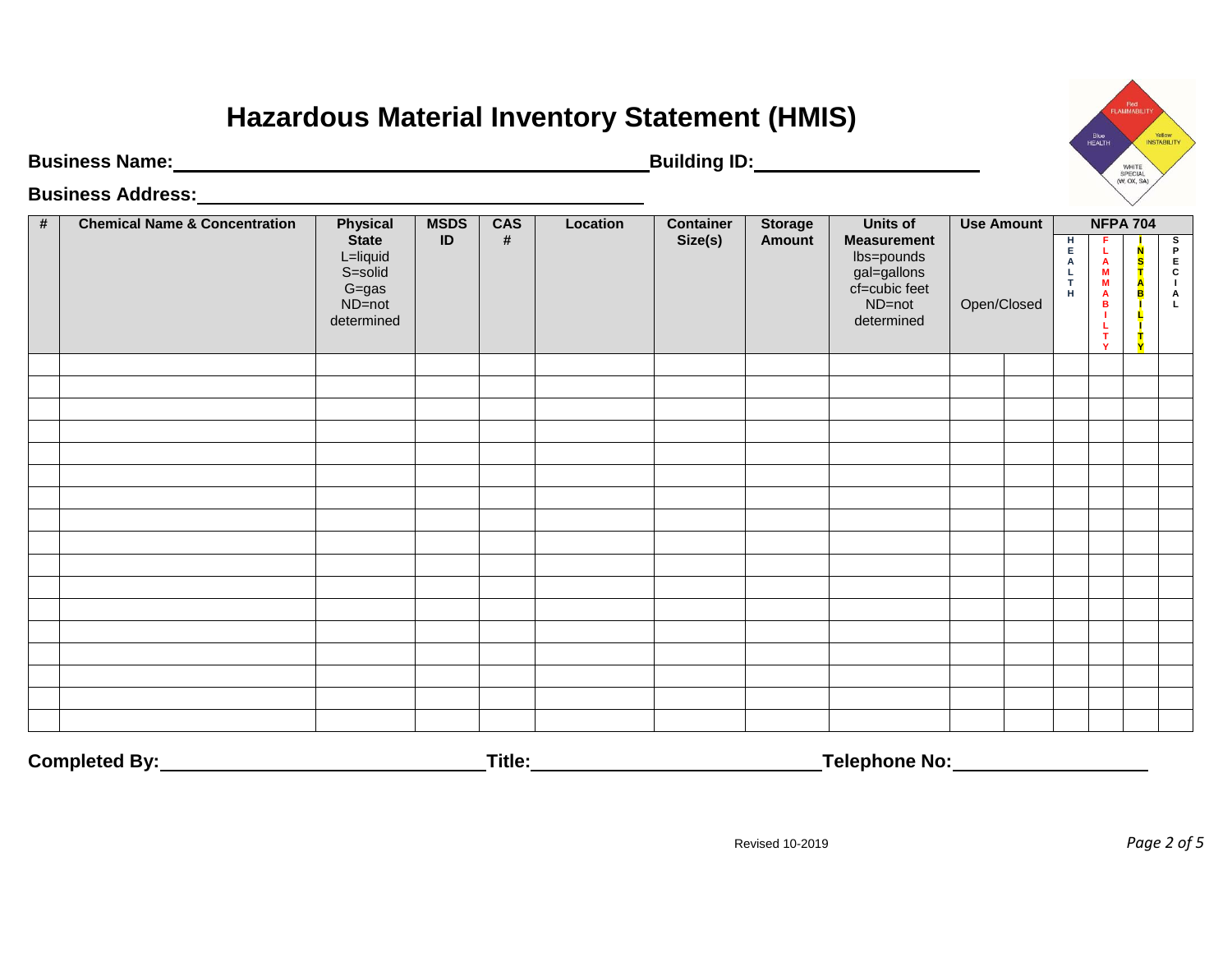### **Code References and Explanatory Material**

### **Permits**

An operational permit is required to store, transport on site, dispense, use, or handle hazardous materials in excess of the amounts listed in the table on page 4 (OFC Section 105).

### **Section 407 Hazard Communication**

**407.1 General.** The provisions of Sections 407.2 through 407.7 shall be applicable where hazardous materials subject to permits under Section 5001.5 are located on the premises or where required by the fire code official.

**407.2 Material Safety Data Sheets.** Material Safety Data Sheets (MSDS) for all hazardous materials shall be either readily available on the premises as a paper copy, or where approved, shall be permitted to be readily retrievable by electronic access.

**407.3 Identification.** Individual containers of hazardous materials, cartons or packages shall be marked or labeled in accordance with applicable federal regulations. Buildings, rooms and spaces containing hazardous materials shall be identified by hazard warning signs in accordance with Section 5003.5.

**407.4 Training.** Persons responsible for the operation of areas in which hazardous materials are stored, dispensed, handled or used shall be familiar with the chemical nature of the materials and the appropriate mitigating actions necessary in the event of a fire, leak or spill. Responsible persons shall be designated and trained to be liaison personnel for the fire department. These persons shall aid the fire department in preplanning emergency responses and identification of the locations where hazardous materials are located, and shall have access to Material Safety Data Sheets and be knowledgeable in the site emergency response procedures.

**407.5 Hazardous Materials Inventory Statement.** Where required by the fire code official, a Hazardous Materials Inventory Statement (HMIS) in accordance with Section 5001.5.2 shall be provided when quantities meet or exceed those specified in Section 105.6. The fire code official is authorized to accept an alternative inventory statement as may be authorized by other local, state or federal regulations.

**407.6 Hazardous Materials Management Plan.** Where required by the fire code official, a Hazardous Materials Management Plan (HMMP) in accordance with Section 5001.5.1 shall be provided when quantities meet or exceed those specified in Section 105.6. The fire code official is authorized to accept an alternative plan as may be required by other local, state or federal regulations.

**407.7 Facility Closure Plans.** The person responsible for the operation of the facility shall submit to the fire code official a facility closure plan in accordance with Section 5001.6.3 to terminate storage, dispensing, handling or use of hazardous materials.

### **OSFM Hazardous Substance Reporting**

If the maximum amounts of a hazardous substance stored at the site exceeds the minimum reportable quantity listed on page 5 of this document, then it is a reportable quantity and must be reported. See also: [https://www.oregon.gov/OSP/SFM/pages/cr2k\\_home.aspx](https://www.oregon.gov/OSP/SFM/pages/cr2k_home.aspx)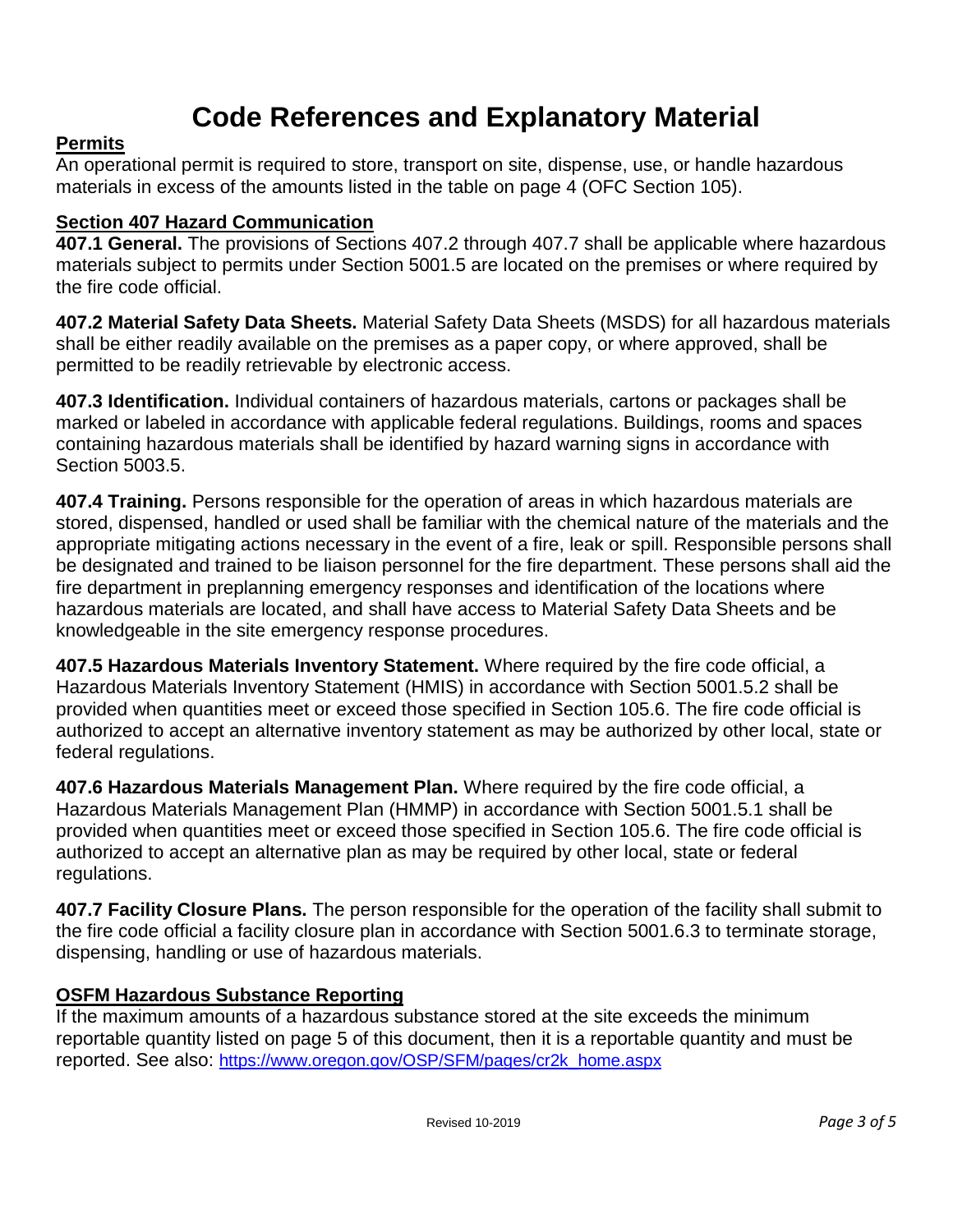| Aerosol products<br>See section 105.6.1<br>Combustible dust<br>See section 105.6.6<br>Combustible fibers<br>See section 105.6.7<br>Combustible liquids<br>See section 105.6.16<br>Corrosive materials<br>Gases<br>See section 105.6.8<br>Liquids<br>55 gallons<br>Solids<br>1000 pounds<br>Cryogenic fluids<br>See section 105.6.10<br>See section 105.6.14<br><b>Explosive materials</b><br>Flammable materials<br>Gases<br>See section 105.6.8<br>Liquids<br>See section 105.6.16<br>Solids<br>100 pounds<br>Highly toxic materials<br>Gases<br>See section 105.6.8<br>Liquids<br>Any amount<br>Solids<br>Any amount<br>Oxidizing materials<br>Gases<br>See section 105.6.8<br>Liquids<br>Class 4<br>Any amount<br>Class 3<br>1 gallon <sup>a</sup><br>Class 2<br>10 gallons<br>Class 1<br>55 gallons<br>Solids<br>Class 4<br>Any amount<br>10 pounds <sup>b</sup><br>Class 3<br>Class 2<br>100 pounds<br>Class 1<br>500 pounds<br>Organic peroxides<br>Liquids<br>Class I<br>Any amount<br>Class II<br>Any amount<br>Class III<br>1 gallon<br>Class IV<br>2 gallons<br>Class V<br>No permit required<br>Solids<br>Class I<br>Any amount<br>Class II<br>Any amount<br>Class III<br>10 pounds<br>Class IV<br>20 pounds<br>Class V<br>No permit required<br>Pyrophoric materials<br>Gases<br>Any amount<br>Liquids<br>Any amount<br>Solids<br>Any amount<br>Toxic materials<br>See section 105.6.8<br>Gases<br>Liquids<br>10 gallons<br>100 pounds<br>Solids<br>Unstable (reactive) materials<br>Liquids<br>Class 4<br>Any amount<br>Class 3<br>Any amount<br>Class 2<br>5 gallons<br>Class 1<br>10 gallons<br>Solids<br>Class 4<br>Any amount<br>Class 3<br>Any amount<br>Class 2<br>50 pounds<br>Class 1<br>100 pounds<br>Water-reactive materials<br>Liquids<br>Class 3<br>Any amount<br>Class 2<br>5 gallons<br>Class 1<br>55 gallons<br>Solids<br>Class 3<br>Any amount<br>Class 2<br>50 pounds | <b>Type of Material</b> | <b>Amount</b> |
|------------------------------------------------------------------------------------------------------------------------------------------------------------------------------------------------------------------------------------------------------------------------------------------------------------------------------------------------------------------------------------------------------------------------------------------------------------------------------------------------------------------------------------------------------------------------------------------------------------------------------------------------------------------------------------------------------------------------------------------------------------------------------------------------------------------------------------------------------------------------------------------------------------------------------------------------------------------------------------------------------------------------------------------------------------------------------------------------------------------------------------------------------------------------------------------------------------------------------------------------------------------------------------------------------------------------------------------------------------------------------------------------------------------------------------------------------------------------------------------------------------------------------------------------------------------------------------------------------------------------------------------------------------------------------------------------------------------------------------------------------------------------------------------------------------------------------------------------------------------------------------------------------|-------------------------|---------------|
|                                                                                                                                                                                                                                                                                                                                                                                                                                                                                                                                                                                                                                                                                                                                                                                                                                                                                                                                                                                                                                                                                                                                                                                                                                                                                                                                                                                                                                                                                                                                                                                                                                                                                                                                                                                                                                                                                                      |                         |               |
|                                                                                                                                                                                                                                                                                                                                                                                                                                                                                                                                                                                                                                                                                                                                                                                                                                                                                                                                                                                                                                                                                                                                                                                                                                                                                                                                                                                                                                                                                                                                                                                                                                                                                                                                                                                                                                                                                                      |                         |               |
|                                                                                                                                                                                                                                                                                                                                                                                                                                                                                                                                                                                                                                                                                                                                                                                                                                                                                                                                                                                                                                                                                                                                                                                                                                                                                                                                                                                                                                                                                                                                                                                                                                                                                                                                                                                                                                                                                                      |                         |               |
|                                                                                                                                                                                                                                                                                                                                                                                                                                                                                                                                                                                                                                                                                                                                                                                                                                                                                                                                                                                                                                                                                                                                                                                                                                                                                                                                                                                                                                                                                                                                                                                                                                                                                                                                                                                                                                                                                                      |                         |               |
|                                                                                                                                                                                                                                                                                                                                                                                                                                                                                                                                                                                                                                                                                                                                                                                                                                                                                                                                                                                                                                                                                                                                                                                                                                                                                                                                                                                                                                                                                                                                                                                                                                                                                                                                                                                                                                                                                                      |                         |               |
|                                                                                                                                                                                                                                                                                                                                                                                                                                                                                                                                                                                                                                                                                                                                                                                                                                                                                                                                                                                                                                                                                                                                                                                                                                                                                                                                                                                                                                                                                                                                                                                                                                                                                                                                                                                                                                                                                                      |                         |               |
|                                                                                                                                                                                                                                                                                                                                                                                                                                                                                                                                                                                                                                                                                                                                                                                                                                                                                                                                                                                                                                                                                                                                                                                                                                                                                                                                                                                                                                                                                                                                                                                                                                                                                                                                                                                                                                                                                                      |                         |               |
|                                                                                                                                                                                                                                                                                                                                                                                                                                                                                                                                                                                                                                                                                                                                                                                                                                                                                                                                                                                                                                                                                                                                                                                                                                                                                                                                                                                                                                                                                                                                                                                                                                                                                                                                                                                                                                                                                                      |                         |               |
|                                                                                                                                                                                                                                                                                                                                                                                                                                                                                                                                                                                                                                                                                                                                                                                                                                                                                                                                                                                                                                                                                                                                                                                                                                                                                                                                                                                                                                                                                                                                                                                                                                                                                                                                                                                                                                                                                                      |                         |               |
|                                                                                                                                                                                                                                                                                                                                                                                                                                                                                                                                                                                                                                                                                                                                                                                                                                                                                                                                                                                                                                                                                                                                                                                                                                                                                                                                                                                                                                                                                                                                                                                                                                                                                                                                                                                                                                                                                                      |                         |               |
|                                                                                                                                                                                                                                                                                                                                                                                                                                                                                                                                                                                                                                                                                                                                                                                                                                                                                                                                                                                                                                                                                                                                                                                                                                                                                                                                                                                                                                                                                                                                                                                                                                                                                                                                                                                                                                                                                                      |                         |               |
|                                                                                                                                                                                                                                                                                                                                                                                                                                                                                                                                                                                                                                                                                                                                                                                                                                                                                                                                                                                                                                                                                                                                                                                                                                                                                                                                                                                                                                                                                                                                                                                                                                                                                                                                                                                                                                                                                                      |                         |               |
|                                                                                                                                                                                                                                                                                                                                                                                                                                                                                                                                                                                                                                                                                                                                                                                                                                                                                                                                                                                                                                                                                                                                                                                                                                                                                                                                                                                                                                                                                                                                                                                                                                                                                                                                                                                                                                                                                                      |                         |               |
|                                                                                                                                                                                                                                                                                                                                                                                                                                                                                                                                                                                                                                                                                                                                                                                                                                                                                                                                                                                                                                                                                                                                                                                                                                                                                                                                                                                                                                                                                                                                                                                                                                                                                                                                                                                                                                                                                                      |                         |               |
|                                                                                                                                                                                                                                                                                                                                                                                                                                                                                                                                                                                                                                                                                                                                                                                                                                                                                                                                                                                                                                                                                                                                                                                                                                                                                                                                                                                                                                                                                                                                                                                                                                                                                                                                                                                                                                                                                                      |                         |               |
|                                                                                                                                                                                                                                                                                                                                                                                                                                                                                                                                                                                                                                                                                                                                                                                                                                                                                                                                                                                                                                                                                                                                                                                                                                                                                                                                                                                                                                                                                                                                                                                                                                                                                                                                                                                                                                                                                                      |                         |               |
|                                                                                                                                                                                                                                                                                                                                                                                                                                                                                                                                                                                                                                                                                                                                                                                                                                                                                                                                                                                                                                                                                                                                                                                                                                                                                                                                                                                                                                                                                                                                                                                                                                                                                                                                                                                                                                                                                                      |                         |               |
|                                                                                                                                                                                                                                                                                                                                                                                                                                                                                                                                                                                                                                                                                                                                                                                                                                                                                                                                                                                                                                                                                                                                                                                                                                                                                                                                                                                                                                                                                                                                                                                                                                                                                                                                                                                                                                                                                                      |                         |               |
|                                                                                                                                                                                                                                                                                                                                                                                                                                                                                                                                                                                                                                                                                                                                                                                                                                                                                                                                                                                                                                                                                                                                                                                                                                                                                                                                                                                                                                                                                                                                                                                                                                                                                                                                                                                                                                                                                                      |                         |               |
|                                                                                                                                                                                                                                                                                                                                                                                                                                                                                                                                                                                                                                                                                                                                                                                                                                                                                                                                                                                                                                                                                                                                                                                                                                                                                                                                                                                                                                                                                                                                                                                                                                                                                                                                                                                                                                                                                                      |                         |               |
|                                                                                                                                                                                                                                                                                                                                                                                                                                                                                                                                                                                                                                                                                                                                                                                                                                                                                                                                                                                                                                                                                                                                                                                                                                                                                                                                                                                                                                                                                                                                                                                                                                                                                                                                                                                                                                                                                                      |                         |               |
|                                                                                                                                                                                                                                                                                                                                                                                                                                                                                                                                                                                                                                                                                                                                                                                                                                                                                                                                                                                                                                                                                                                                                                                                                                                                                                                                                                                                                                                                                                                                                                                                                                                                                                                                                                                                                                                                                                      |                         |               |
|                                                                                                                                                                                                                                                                                                                                                                                                                                                                                                                                                                                                                                                                                                                                                                                                                                                                                                                                                                                                                                                                                                                                                                                                                                                                                                                                                                                                                                                                                                                                                                                                                                                                                                                                                                                                                                                                                                      |                         |               |
|                                                                                                                                                                                                                                                                                                                                                                                                                                                                                                                                                                                                                                                                                                                                                                                                                                                                                                                                                                                                                                                                                                                                                                                                                                                                                                                                                                                                                                                                                                                                                                                                                                                                                                                                                                                                                                                                                                      |                         |               |
|                                                                                                                                                                                                                                                                                                                                                                                                                                                                                                                                                                                                                                                                                                                                                                                                                                                                                                                                                                                                                                                                                                                                                                                                                                                                                                                                                                                                                                                                                                                                                                                                                                                                                                                                                                                                                                                                                                      |                         |               |
|                                                                                                                                                                                                                                                                                                                                                                                                                                                                                                                                                                                                                                                                                                                                                                                                                                                                                                                                                                                                                                                                                                                                                                                                                                                                                                                                                                                                                                                                                                                                                                                                                                                                                                                                                                                                                                                                                                      |                         |               |
|                                                                                                                                                                                                                                                                                                                                                                                                                                                                                                                                                                                                                                                                                                                                                                                                                                                                                                                                                                                                                                                                                                                                                                                                                                                                                                                                                                                                                                                                                                                                                                                                                                                                                                                                                                                                                                                                                                      |                         |               |
|                                                                                                                                                                                                                                                                                                                                                                                                                                                                                                                                                                                                                                                                                                                                                                                                                                                                                                                                                                                                                                                                                                                                                                                                                                                                                                                                                                                                                                                                                                                                                                                                                                                                                                                                                                                                                                                                                                      |                         |               |
|                                                                                                                                                                                                                                                                                                                                                                                                                                                                                                                                                                                                                                                                                                                                                                                                                                                                                                                                                                                                                                                                                                                                                                                                                                                                                                                                                                                                                                                                                                                                                                                                                                                                                                                                                                                                                                                                                                      |                         |               |
|                                                                                                                                                                                                                                                                                                                                                                                                                                                                                                                                                                                                                                                                                                                                                                                                                                                                                                                                                                                                                                                                                                                                                                                                                                                                                                                                                                                                                                                                                                                                                                                                                                                                                                                                                                                                                                                                                                      |                         |               |
|                                                                                                                                                                                                                                                                                                                                                                                                                                                                                                                                                                                                                                                                                                                                                                                                                                                                                                                                                                                                                                                                                                                                                                                                                                                                                                                                                                                                                                                                                                                                                                                                                                                                                                                                                                                                                                                                                                      |                         |               |
|                                                                                                                                                                                                                                                                                                                                                                                                                                                                                                                                                                                                                                                                                                                                                                                                                                                                                                                                                                                                                                                                                                                                                                                                                                                                                                                                                                                                                                                                                                                                                                                                                                                                                                                                                                                                                                                                                                      |                         |               |
|                                                                                                                                                                                                                                                                                                                                                                                                                                                                                                                                                                                                                                                                                                                                                                                                                                                                                                                                                                                                                                                                                                                                                                                                                                                                                                                                                                                                                                                                                                                                                                                                                                                                                                                                                                                                                                                                                                      |                         |               |
|                                                                                                                                                                                                                                                                                                                                                                                                                                                                                                                                                                                                                                                                                                                                                                                                                                                                                                                                                                                                                                                                                                                                                                                                                                                                                                                                                                                                                                                                                                                                                                                                                                                                                                                                                                                                                                                                                                      |                         |               |
|                                                                                                                                                                                                                                                                                                                                                                                                                                                                                                                                                                                                                                                                                                                                                                                                                                                                                                                                                                                                                                                                                                                                                                                                                                                                                                                                                                                                                                                                                                                                                                                                                                                                                                                                                                                                                                                                                                      |                         |               |
|                                                                                                                                                                                                                                                                                                                                                                                                                                                                                                                                                                                                                                                                                                                                                                                                                                                                                                                                                                                                                                                                                                                                                                                                                                                                                                                                                                                                                                                                                                                                                                                                                                                                                                                                                                                                                                                                                                      |                         |               |
|                                                                                                                                                                                                                                                                                                                                                                                                                                                                                                                                                                                                                                                                                                                                                                                                                                                                                                                                                                                                                                                                                                                                                                                                                                                                                                                                                                                                                                                                                                                                                                                                                                                                                                                                                                                                                                                                                                      |                         |               |
|                                                                                                                                                                                                                                                                                                                                                                                                                                                                                                                                                                                                                                                                                                                                                                                                                                                                                                                                                                                                                                                                                                                                                                                                                                                                                                                                                                                                                                                                                                                                                                                                                                                                                                                                                                                                                                                                                                      |                         |               |
|                                                                                                                                                                                                                                                                                                                                                                                                                                                                                                                                                                                                                                                                                                                                                                                                                                                                                                                                                                                                                                                                                                                                                                                                                                                                                                                                                                                                                                                                                                                                                                                                                                                                                                                                                                                                                                                                                                      |                         |               |
|                                                                                                                                                                                                                                                                                                                                                                                                                                                                                                                                                                                                                                                                                                                                                                                                                                                                                                                                                                                                                                                                                                                                                                                                                                                                                                                                                                                                                                                                                                                                                                                                                                                                                                                                                                                                                                                                                                      |                         |               |
|                                                                                                                                                                                                                                                                                                                                                                                                                                                                                                                                                                                                                                                                                                                                                                                                                                                                                                                                                                                                                                                                                                                                                                                                                                                                                                                                                                                                                                                                                                                                                                                                                                                                                                                                                                                                                                                                                                      |                         |               |
|                                                                                                                                                                                                                                                                                                                                                                                                                                                                                                                                                                                                                                                                                                                                                                                                                                                                                                                                                                                                                                                                                                                                                                                                                                                                                                                                                                                                                                                                                                                                                                                                                                                                                                                                                                                                                                                                                                      |                         |               |
|                                                                                                                                                                                                                                                                                                                                                                                                                                                                                                                                                                                                                                                                                                                                                                                                                                                                                                                                                                                                                                                                                                                                                                                                                                                                                                                                                                                                                                                                                                                                                                                                                                                                                                                                                                                                                                                                                                      |                         |               |
|                                                                                                                                                                                                                                                                                                                                                                                                                                                                                                                                                                                                                                                                                                                                                                                                                                                                                                                                                                                                                                                                                                                                                                                                                                                                                                                                                                                                                                                                                                                                                                                                                                                                                                                                                                                                                                                                                                      |                         |               |
|                                                                                                                                                                                                                                                                                                                                                                                                                                                                                                                                                                                                                                                                                                                                                                                                                                                                                                                                                                                                                                                                                                                                                                                                                                                                                                                                                                                                                                                                                                                                                                                                                                                                                                                                                                                                                                                                                                      |                         |               |
|                                                                                                                                                                                                                                                                                                                                                                                                                                                                                                                                                                                                                                                                                                                                                                                                                                                                                                                                                                                                                                                                                                                                                                                                                                                                                                                                                                                                                                                                                                                                                                                                                                                                                                                                                                                                                                                                                                      |                         |               |
|                                                                                                                                                                                                                                                                                                                                                                                                                                                                                                                                                                                                                                                                                                                                                                                                                                                                                                                                                                                                                                                                                                                                                                                                                                                                                                                                                                                                                                                                                                                                                                                                                                                                                                                                                                                                                                                                                                      |                         |               |
|                                                                                                                                                                                                                                                                                                                                                                                                                                                                                                                                                                                                                                                                                                                                                                                                                                                                                                                                                                                                                                                                                                                                                                                                                                                                                                                                                                                                                                                                                                                                                                                                                                                                                                                                                                                                                                                                                                      |                         |               |
|                                                                                                                                                                                                                                                                                                                                                                                                                                                                                                                                                                                                                                                                                                                                                                                                                                                                                                                                                                                                                                                                                                                                                                                                                                                                                                                                                                                                                                                                                                                                                                                                                                                                                                                                                                                                                                                                                                      |                         |               |
|                                                                                                                                                                                                                                                                                                                                                                                                                                                                                                                                                                                                                                                                                                                                                                                                                                                                                                                                                                                                                                                                                                                                                                                                                                                                                                                                                                                                                                                                                                                                                                                                                                                                                                                                                                                                                                                                                                      |                         |               |
|                                                                                                                                                                                                                                                                                                                                                                                                                                                                                                                                                                                                                                                                                                                                                                                                                                                                                                                                                                                                                                                                                                                                                                                                                                                                                                                                                                                                                                                                                                                                                                                                                                                                                                                                                                                                                                                                                                      |                         |               |
|                                                                                                                                                                                                                                                                                                                                                                                                                                                                                                                                                                                                                                                                                                                                                                                                                                                                                                                                                                                                                                                                                                                                                                                                                                                                                                                                                                                                                                                                                                                                                                                                                                                                                                                                                                                                                                                                                                      |                         |               |
|                                                                                                                                                                                                                                                                                                                                                                                                                                                                                                                                                                                                                                                                                                                                                                                                                                                                                                                                                                                                                                                                                                                                                                                                                                                                                                                                                                                                                                                                                                                                                                                                                                                                                                                                                                                                                                                                                                      |                         |               |
|                                                                                                                                                                                                                                                                                                                                                                                                                                                                                                                                                                                                                                                                                                                                                                                                                                                                                                                                                                                                                                                                                                                                                                                                                                                                                                                                                                                                                                                                                                                                                                                                                                                                                                                                                                                                                                                                                                      |                         |               |
|                                                                                                                                                                                                                                                                                                                                                                                                                                                                                                                                                                                                                                                                                                                                                                                                                                                                                                                                                                                                                                                                                                                                                                                                                                                                                                                                                                                                                                                                                                                                                                                                                                                                                                                                                                                                                                                                                                      |                         |               |
|                                                                                                                                                                                                                                                                                                                                                                                                                                                                                                                                                                                                                                                                                                                                                                                                                                                                                                                                                                                                                                                                                                                                                                                                                                                                                                                                                                                                                                                                                                                                                                                                                                                                                                                                                                                                                                                                                                      |                         |               |
|                                                                                                                                                                                                                                                                                                                                                                                                                                                                                                                                                                                                                                                                                                                                                                                                                                                                                                                                                                                                                                                                                                                                                                                                                                                                                                                                                                                                                                                                                                                                                                                                                                                                                                                                                                                                                                                                                                      |                         |               |
|                                                                                                                                                                                                                                                                                                                                                                                                                                                                                                                                                                                                                                                                                                                                                                                                                                                                                                                                                                                                                                                                                                                                                                                                                                                                                                                                                                                                                                                                                                                                                                                                                                                                                                                                                                                                                                                                                                      |                         |               |
|                                                                                                                                                                                                                                                                                                                                                                                                                                                                                                                                                                                                                                                                                                                                                                                                                                                                                                                                                                                                                                                                                                                                                                                                                                                                                                                                                                                                                                                                                                                                                                                                                                                                                                                                                                                                                                                                                                      |                         |               |
|                                                                                                                                                                                                                                                                                                                                                                                                                                                                                                                                                                                                                                                                                                                                                                                                                                                                                                                                                                                                                                                                                                                                                                                                                                                                                                                                                                                                                                                                                                                                                                                                                                                                                                                                                                                                                                                                                                      |                         |               |
|                                                                                                                                                                                                                                                                                                                                                                                                                                                                                                                                                                                                                                                                                                                                                                                                                                                                                                                                                                                                                                                                                                                                                                                                                                                                                                                                                                                                                                                                                                                                                                                                                                                                                                                                                                                                                                                                                                      |                         |               |
|                                                                                                                                                                                                                                                                                                                                                                                                                                                                                                                                                                                                                                                                                                                                                                                                                                                                                                                                                                                                                                                                                                                                                                                                                                                                                                                                                                                                                                                                                                                                                                                                                                                                                                                                                                                                                                                                                                      |                         |               |
|                                                                                                                                                                                                                                                                                                                                                                                                                                                                                                                                                                                                                                                                                                                                                                                                                                                                                                                                                                                                                                                                                                                                                                                                                                                                                                                                                                                                                                                                                                                                                                                                                                                                                                                                                                                                                                                                                                      |                         |               |
|                                                                                                                                                                                                                                                                                                                                                                                                                                                                                                                                                                                                                                                                                                                                                                                                                                                                                                                                                                                                                                                                                                                                                                                                                                                                                                                                                                                                                                                                                                                                                                                                                                                                                                                                                                                                                                                                                                      |                         |               |
|                                                                                                                                                                                                                                                                                                                                                                                                                                                                                                                                                                                                                                                                                                                                                                                                                                                                                                                                                                                                                                                                                                                                                                                                                                                                                                                                                                                                                                                                                                                                                                                                                                                                                                                                                                                                                                                                                                      |                         |               |
|                                                                                                                                                                                                                                                                                                                                                                                                                                                                                                                                                                                                                                                                                                                                                                                                                                                                                                                                                                                                                                                                                                                                                                                                                                                                                                                                                                                                                                                                                                                                                                                                                                                                                                                                                                                                                                                                                                      |                         |               |
|                                                                                                                                                                                                                                                                                                                                                                                                                                                                                                                                                                                                                                                                                                                                                                                                                                                                                                                                                                                                                                                                                                                                                                                                                                                                                                                                                                                                                                                                                                                                                                                                                                                                                                                                                                                                                                                                                                      |                         |               |
|                                                                                                                                                                                                                                                                                                                                                                                                                                                                                                                                                                                                                                                                                                                                                                                                                                                                                                                                                                                                                                                                                                                                                                                                                                                                                                                                                                                                                                                                                                                                                                                                                                                                                                                                                                                                                                                                                                      | Class 1                 | 500 pounds    |

a. 20 gallons when Table 503.1.1(1). Note k applied and hazard identification signs in accordance with Section 5003.5 are provided for quantities of 20 gallons or less.

b. 200 pounds when Table 5003.1.1(1). Note k applies and hazard identification signs in accordance with Section 5003.5 are provided for quantities of 200 pounds or less.